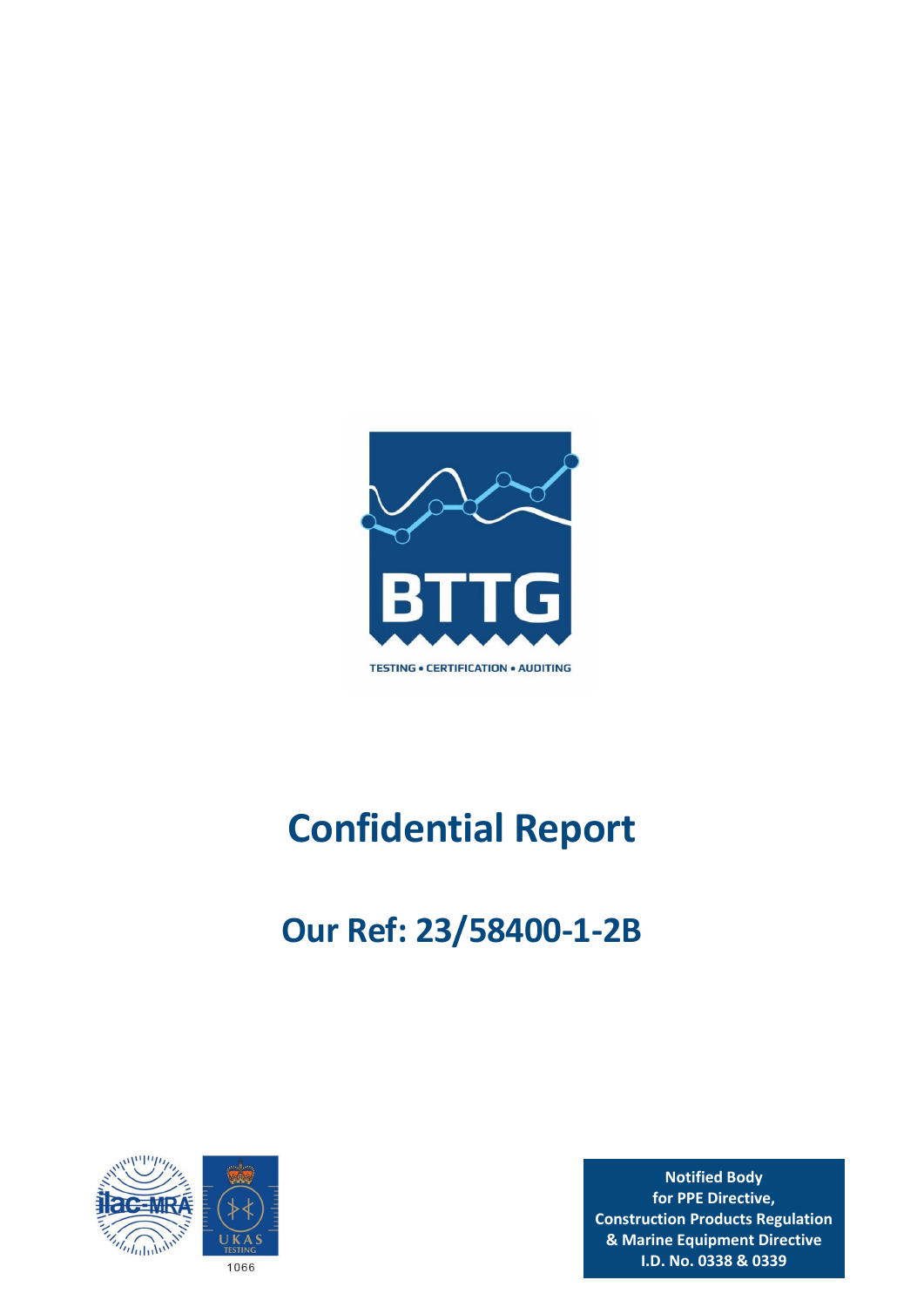|                                           | Wira House, West Park Ring Road, Leeds, LS16 6QL, UK.<br>Telephone: +44 (0) 113 259 1999<br>Email: info@bttg.co.uk<br>: www.bttg.co.uk |  |
|-------------------------------------------|----------------------------------------------------------------------------------------------------------------------------------------|--|
|                                           | 15 April 2021<br>Date:                                                                                                                 |  |
| <b>TESTING • CERTIFICATION • AUDITING</b> | Our Ref:<br>23/58400-1-2B<br>Your Ref:                                                                                                 |  |
|                                           | Page:<br>1 of 7                                                                                                                        |  |
| Client:                                   | <b>Kvadrat A/S</b>                                                                                                                     |  |
|                                           | Lundbergsvej 10<br>8400 Ebeltoft<br>Denmark                                                                                            |  |
| Job Title:                                | Fire Test on One Fabric Sample                                                                                                         |  |
| Clients Order Ref:                        |                                                                                                                                        |  |
| Date of Receipt:                          | 29 March 2021                                                                                                                          |  |
| Date Test Started:                        | 09 April 2021                                                                                                                          |  |
| Description of Sample:                    | One sample of fabric, which was referenced by the client as;                                                                           |  |
|                                           | Atrium Outdoor, stated to be 100% Trevira CS with water repellent finish                                                               |  |
| Work Requested:                           | We were asked to make the following fire test:                                                                                         |  |
|                                           | BS 7176: 2007 + A1:2011 (Medium Hazard)                                                                                                |  |

subcontracted test, UKAS accredited

\*\* subcontracted test, EN ISO/IEC 17025 accredited

not UKAS accredited

Note: This report relates only to the samples submitted and as described in the report.

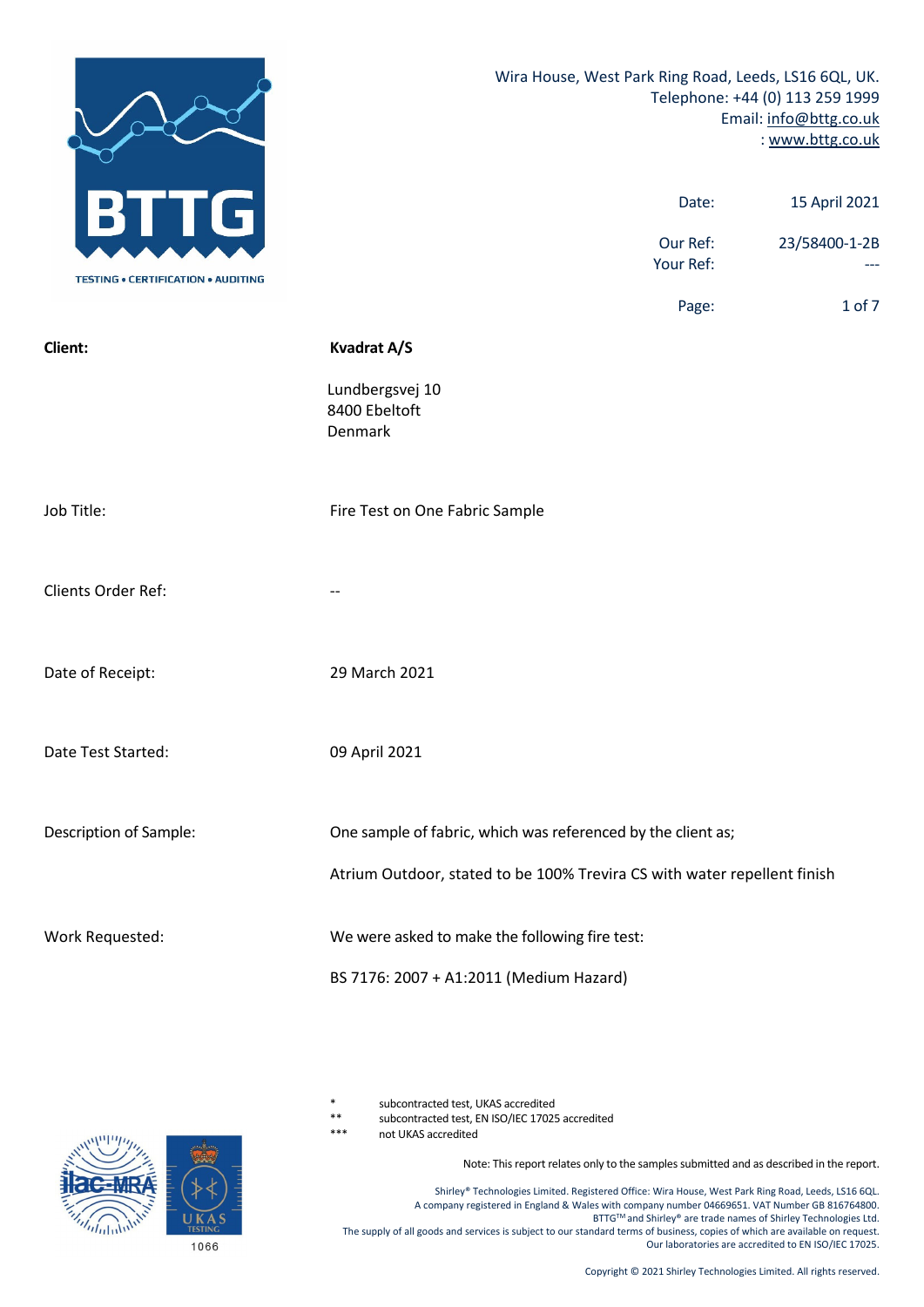

Wira House, West Park Ring Road, Leeds, LS16 6QL, UK. Telephone: +44 (0) 113 259 1999 Email: info@bttg.co.uk : www.bttg.co.uk

| 15 April 2021 | Date:                 |
|---------------|-----------------------|
| 23/58400-1-2B | Our Ref:<br>Your Ref: |
| 2 of 7        | Page:                 |

**Client: Kvadrat A/S**

**Specification BS 7176: 2007 + A1:2011 Resistance to Ignition of Upholstered Furniture for non‐ domestic seating by testing composites using BS EN 1021:2006 Furniture – Assessment of the ignitability of upholstered furniture Parts 1 and 2 and BS 5852:Clause 11:2006 (Medium Hazard)**

### **Pre‐Treatment**

The sample did not have a flame retardant treatment therefore it was not subjected to a water soak pre‐treatment

## **Conditioning**

The materials for testing to Source 0 and 1 were conditioned and tested in the environments specified in Clause 7 of BS EN 1021:2006.

## **Foam Used**

The sample was tested over combustion modified polyurethane foam with a density of approximately 35-36kg/m<sup>3</sup>.

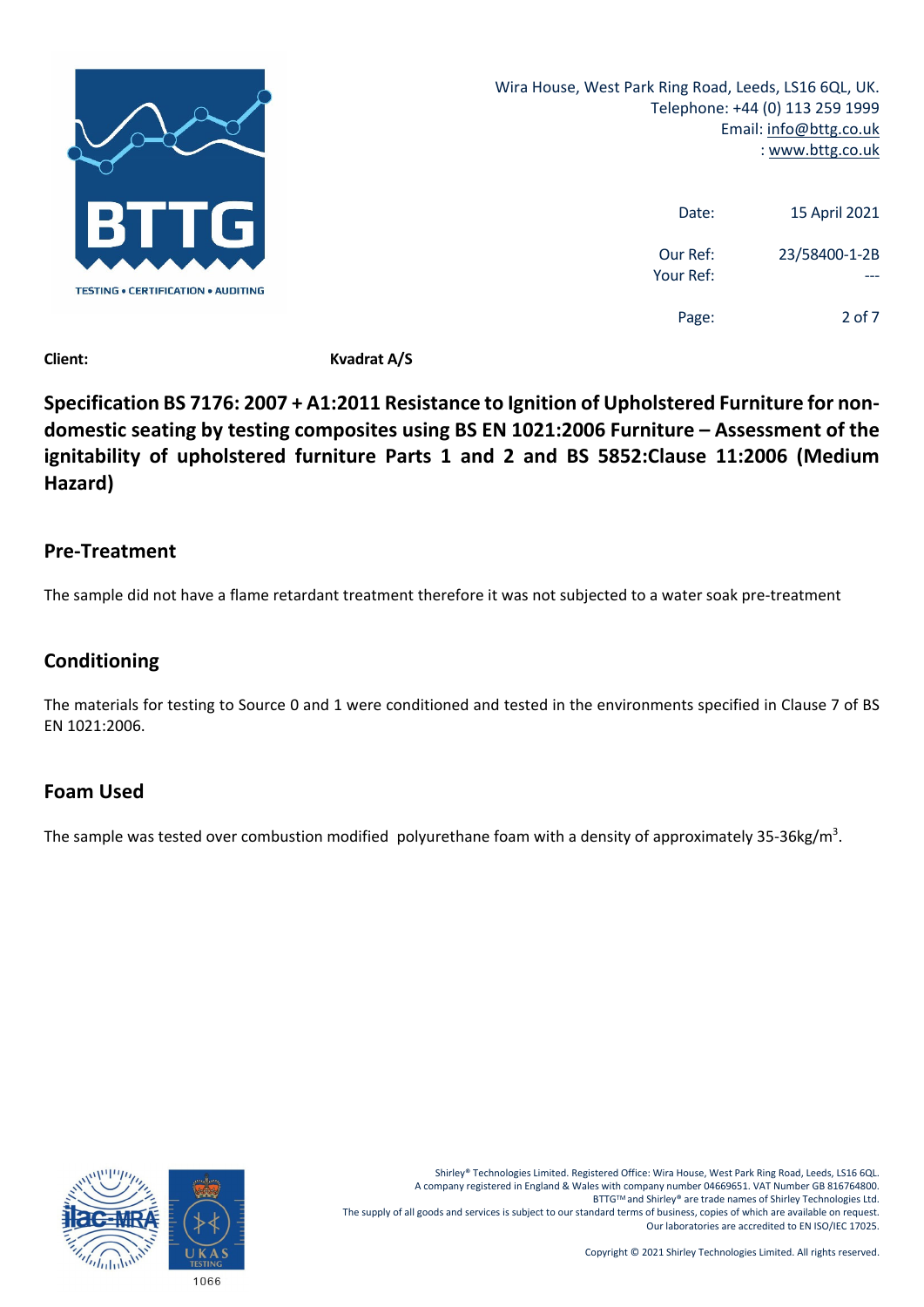

| 15 April 2021 | Date:                 |
|---------------|-----------------------|
| 23/58400-1-2B | Our Ref:<br>Your Ref: |
| $3$ of $7$    | Page:                 |

**Client: Kvadrat A/S**

## **Testing to BS EN 1021‐1:2006 – Source 0 – Cigarette**

The sample was tested in accordance with BS EN 1021-1:2006. The sample was tested over combustion modified polyurethane foam with a density of approximately 34-36kg/m<sup>3</sup>.

The test results relate only to the ignitability of the combustion of upholstery composites under the particular conditions of test stated, they are not intended as a means of assessing he full potential fire hazard of the materials of products in use.

## **Results**

|                                                              | Specimen No.        |                     |  |
|--------------------------------------------------------------|---------------------|---------------------|--|
| <b>Smouldering criteria</b>                                  | 1<br>$\overline{2}$ |                     |  |
| <b>Placement of Cigarette</b>                                | <b>Flat</b>         | <b>Flat</b>         |  |
| Unsafe escalating combustion                                 | No.                 | No.                 |  |
| Testing assembly consumed                                    | No.                 | No.                 |  |
| Smoulders to extremities/full thickness                      | No.                 | No.                 |  |
| Smoulders more than 1 hour                                   | No.                 | No                  |  |
| Char >50mm from source                                       | No.                 | No.                 |  |
| In final examination, presence of progressive<br>smouldering | No.                 | No.                 |  |
| <b>Flaming criteria</b>                                      | 1                   | 2                   |  |
| Occurrence of flames                                         | No                  | No.                 |  |
| <b>Specimen Result</b><br>(Ignition or Non-ignition)         | <b>Non-Ignition</b> | <b>Non-Ignition</b> |  |

Any "Yes" in smouldering or flaming criteria means Ignition

**Cigarette Test Result PASS**

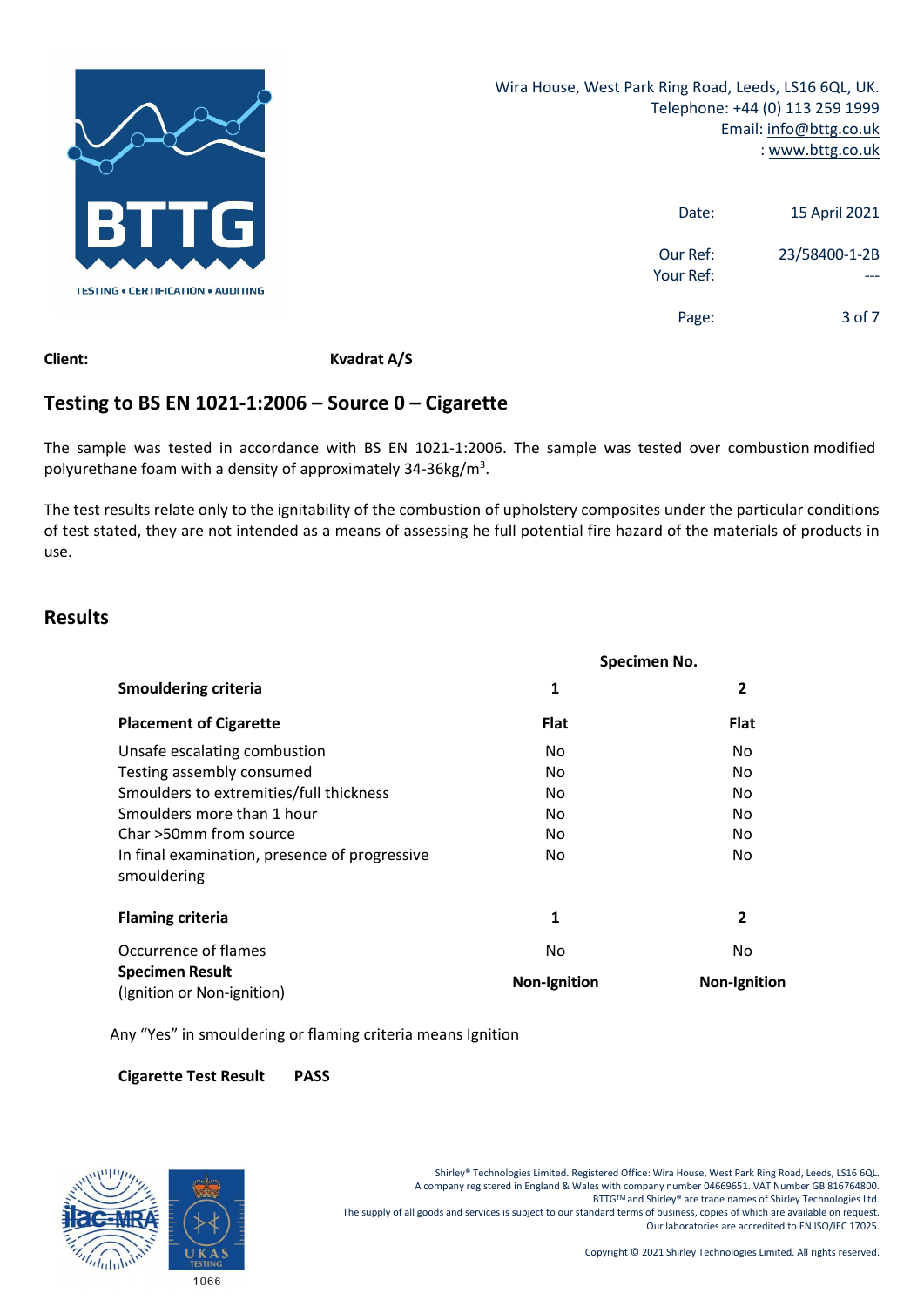

| 15 April 2021 | Date:                 |
|---------------|-----------------------|
| 23/58400-1-2B | Our Ref:<br>Your Ref: |
| 4 of 7        | Page:                 |

**Client: Kvadrat A/S**

## **BS EN 1021‐2: 2006 – Source 1 – Butane Flame (Match)**

The sample was tested in accordance with BS EN 1021-2:2006. The sample was tested over combustion modified polyurethane foam with a density of approximately 35-36kg/m<sup>3</sup>.

The test results relate only to the ignitability of the combustion of upholstery composites under the particular conditions of test stated, they are not intended as a means of assessing he full potential fire hazard of the materials of products in use.

|                                                      |                     | Specimen No.        |
|------------------------------------------------------|---------------------|---------------------|
| <b>Smouldering criteria</b>                          | 1                   | $\overline{2}$      |
| <b>Placement of Butane Flame</b>                     | <b>Flat</b>         | <b>Flat</b>         |
| Unsafe escalating combustion                         | <b>No</b>           | <b>No</b>           |
| Testing assembly consumed                            | No.                 | No                  |
| Smoulders through thickness                          | No                  | No                  |
| Smoulders more than 1 hour                           | No.                 | No                  |
| Char >50mm from source                               | No                  | No                  |
| In final examination, presence of                    | No                  | <b>No</b>           |
| progressive smouldering                              |                     |                     |
| <b>Flaming criteria</b>                              | 1                   | $\overline{2}$      |
| Unsafe escalating combustion                         | No                  | No                  |
| Testing assembly consumed                            | No                  | No                  |
| Burns through thickness                              | No.                 | No                  |
| Flames longer than 120 seconds                       | No                  | No                  |
| In final examination, presence of                    | No.                 | No                  |
| progressive smouldering                              |                     |                     |
| <b>Specimen Result</b><br>(Ignition or Non-ignition) | <b>Non-Ignition</b> | <b>Non-Ignition</b> |

Any "Yes" in smouldering or flaming criteria means Ignition

#### **Match Test Result PASS**

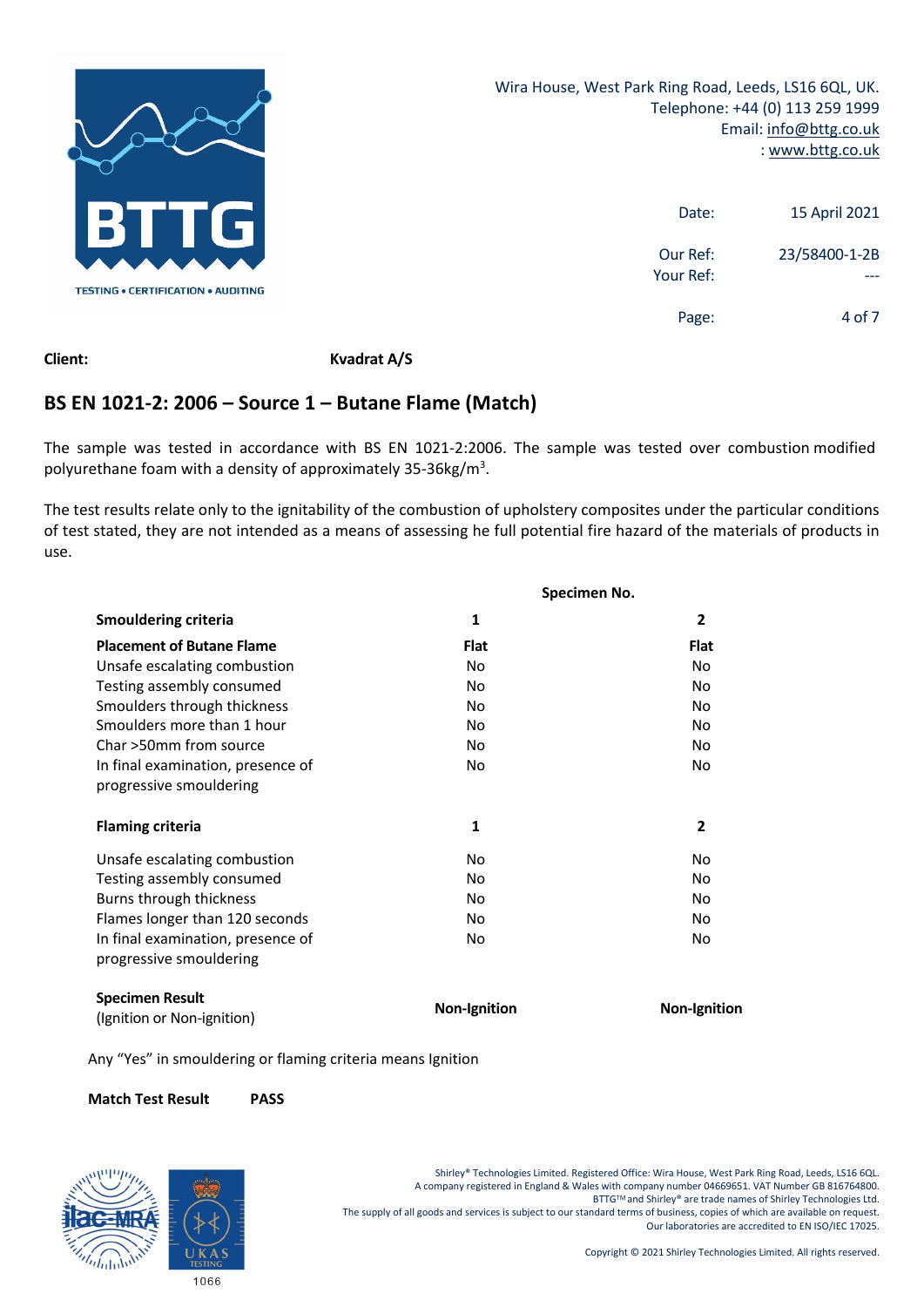

Wira House, West Park Ring Road, Leeds, LS16 6QL, UK. Telephone: +44 (0) 113 259 1999 Email: info@bttg.co.uk : www.bttg.co.uk

| 15 April 2021 | Date:                 |
|---------------|-----------------------|
| 23/58400-1-2B | Our Ref:<br>Your Ref: |
| 5 of $7$      | Page:                 |

#### **Client: Kvadrat A/S**

#### **Testing BS 5852:Clause 11:2006 (2011) Assessment of the ignitability of upholstered seating by Smouldering and Flaming sources – Source 5 (Crib 5)**

The material was subjected to the water soak procedure according to BS 5852:Annex E:2006 (2011). The sample was conditioned and tested in the environments specified in Clause 10 of BS 5852:2006 (2011).

The material wastested in accordance with the above standard using Source 5 (Crib 5) and was tested over approximately 35-36 kg/m3 combustion modified polyurethane foam. The sample was tested at 18°C and 35% r.h.

The following test results relate only to the ignitability of the combination of upholstery composites under the particular conditions of test stated; they are not intended as a means of assessing the full potential fire hazard of the materials or products in use.

|                                            | Specimen 1          | Specimen 2          |
|--------------------------------------------|---------------------|---------------------|
| Time of Ignition (s)                       | 30                  | 29                  |
| Time of Flame Extinction (s)               | 224                 | 222                 |
| Time of Smoke Extinction (s)               | 391                 | 377                 |
| Time of cover split                        | 30                  | 33                  |
| Extent of damage (mm) - Seat               |                     |                     |
| Width                                      | 151                 | 160                 |
| Length                                     | 145                 | 144                 |
| Depth                                      | 51                  | 54                  |
| <b>Extent of damage (mm) - Back</b>        |                     |                     |
| Width                                      | 127                 | 166                 |
| Length                                     | 387                 | 385                 |
| Depth                                      | 48                  | 56                  |
| Melting                                    | No                  | No                  |
| <b>Dripping</b>                            | No                  | No                  |
| Charring                                   | Yes                 | Yes                 |
| <b>Comments and Observations</b>           |                     |                     |
| Specimen Result (Ignition or Non-ignition) | <b>Non-Ignition</b> | <b>Non-Ignition</b> |

#### **Acronyms**

ME – Manually extinguished **EXEC** – Escalating combustion *EC* – Material did not split

DNO – Did not observe time of event BTT – Burnt through thickness of foam DNI – Did not ignite

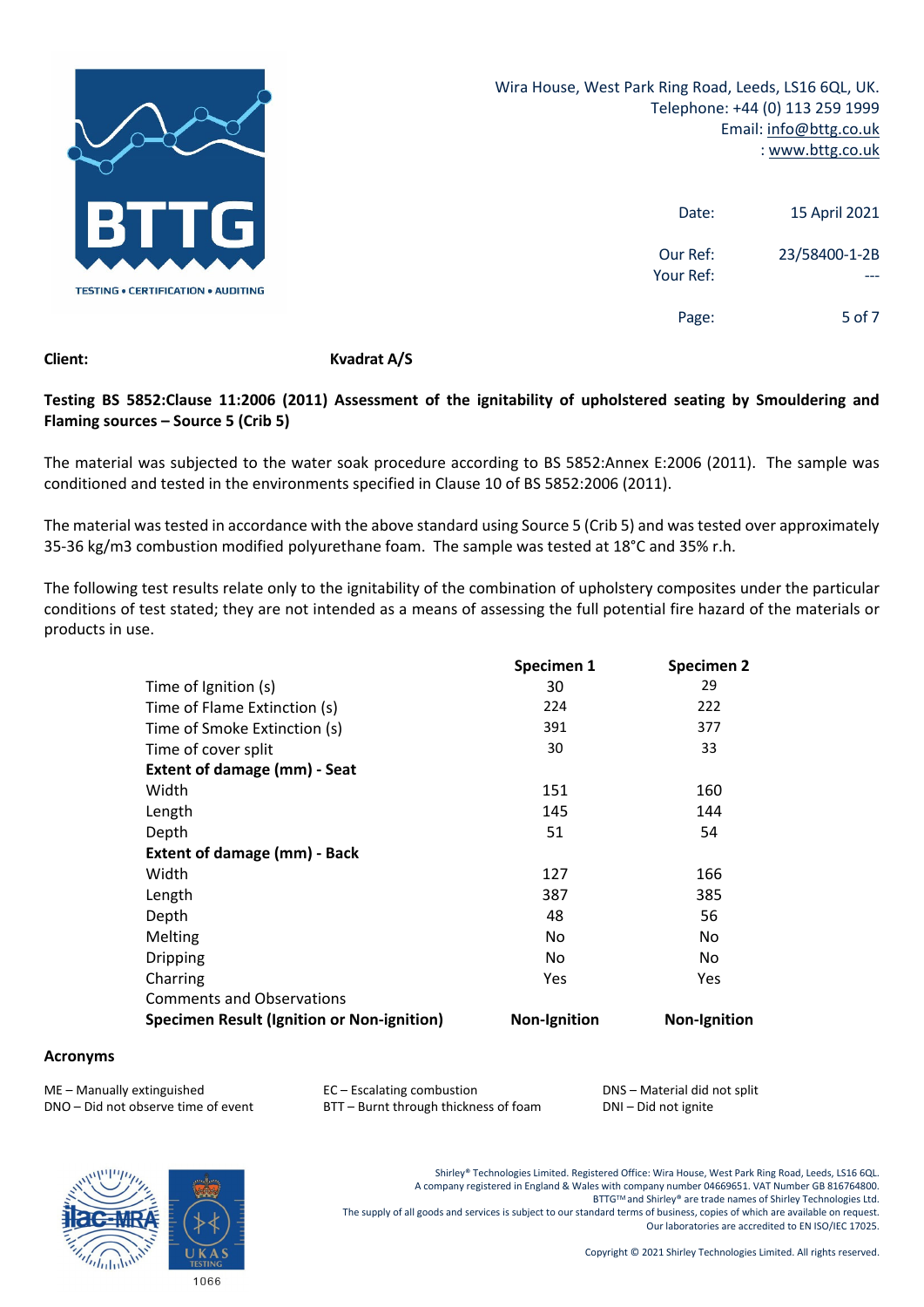

| 15 April 2021 | Date:                 |
|---------------|-----------------------|
| 23/58400-1-2B | Our Ref:<br>Your Ref: |
| 6 of 7        | Page:                 |

**Client: Kvadrat A/S**

### **Comment**

The results indicate "Non-Ignition" combustion of the materials is designated NI/5 (ie. Pass).

## **Conclusion**

The combination of materials meets BS 7176: 2007 + A1:2011 for Medium Hazard.

Uncertainty of measurement has not been taken into account when presenting the test result. The relevant uncertainty value is included as an annex which forms an integral part of the report.

See BS 7176: 2007 + A1:2011 Clause 6 for labelling and identification requirements. The test results relate only to the ignitability of the combination of upholstery composites under the particular conditions of test stated (BS EN 1021-1: 2006, BS EN 1021‐2: 2006 and BS 5852: 2006 respectively); they are not intended as a means of assessing the full potential fire hazard of the materials or products in use.

Reported by:……………………………………………………………….. B Bland, Technical Customer Services Officer

Countersigned by:……………………………………………………….. P Doherty, Manager

Enquiries concerning this report should be addressed to Customer Services.